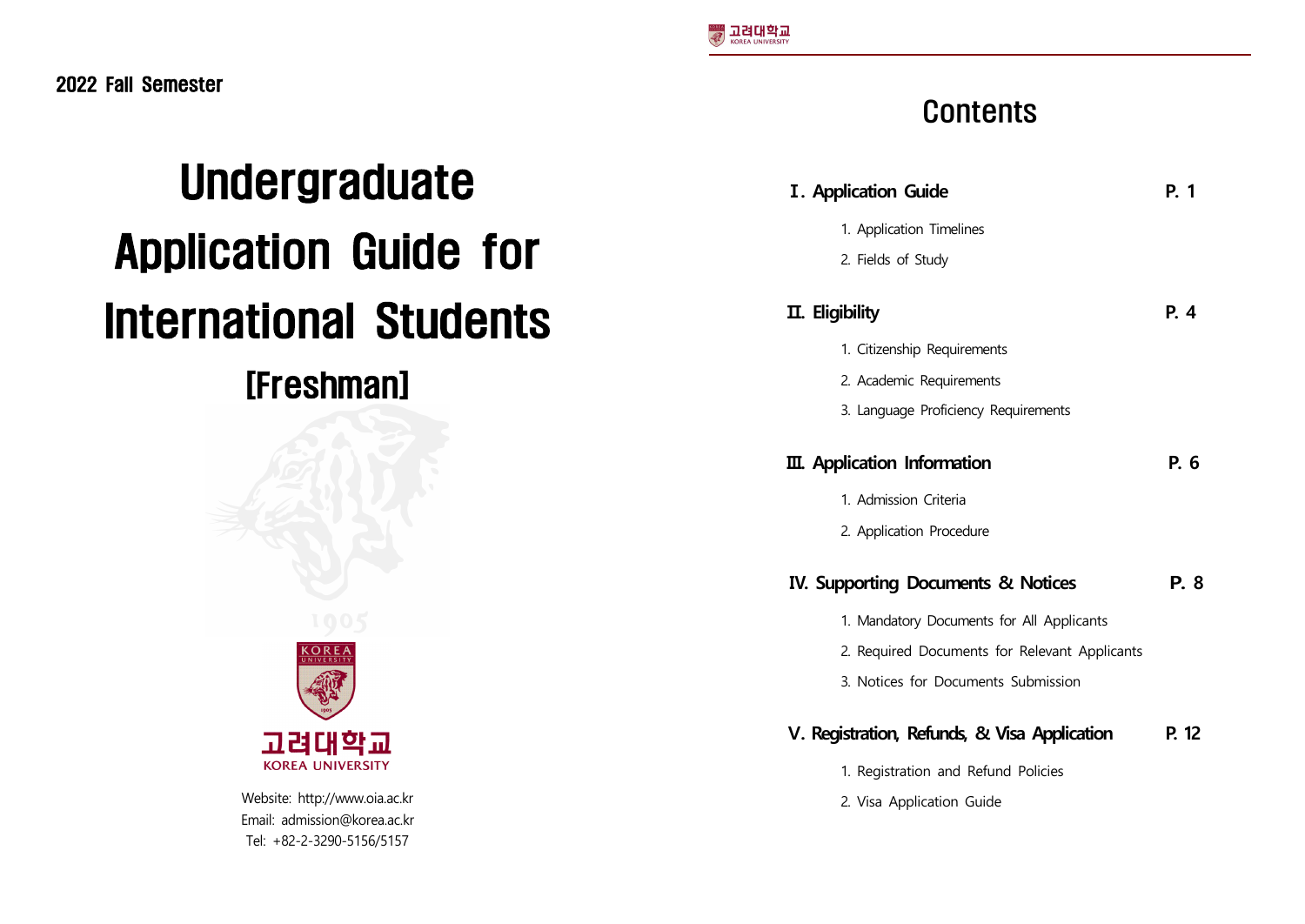# **Ⅰ. Application Guide**

#### **1. Application Timelines**

| Item                                                                  | Schedule                                    | <b>Notes</b>                                                                                                                                                                                                                                                                                                                                                                                                                                                                                                                                                                                                                    |
|-----------------------------------------------------------------------|---------------------------------------------|---------------------------------------------------------------------------------------------------------------------------------------------------------------------------------------------------------------------------------------------------------------------------------------------------------------------------------------------------------------------------------------------------------------------------------------------------------------------------------------------------------------------------------------------------------------------------------------------------------------------------------|
| Online<br>Application<br>Submission and<br><b>Documents</b><br>Upload | March 3 (10:00) -<br>March 25, 2022 (17:00) | Office of International Affairs website:<br>http://oia.korea.ac.kr<br>Online application is completed only when the application fee<br>payment and online document submission is successfully<br>completed by the deadline.<br>The application documents (PDF version) must be<br>uploaded online. (max. 40MB)                                                                                                                                                                                                                                                                                                                  |
| Application<br><b>Materials</b><br>Submission                         | March 3 (10:00) -<br>April 1, 2022 (17:00)  | Availability of direct or postal mail submission<br>※ In case of COVID-19 related shutdown, only postal<br>mail available (to be announced)<br>Office closed on weekends and public holidays<br>All supporting documents must arrive by the stated<br>deadline (Korea Standard Time).<br>Please use certified mail, parcel service or international<br>express mail with a tracking number in order to check<br>the delivery status to avoid delays or delivery failures.<br>※ Address: Korea University, International Education Team,<br>#301 Dongwon Global Leadership Hall, 145 Anam-ro,<br>Seongbuk-gu, Seoul 02841, Korea |
| <b>Admission Result</b><br><b>Notification</b>                        | June 10, 2022 (17:00)                       | Results are available online only: http://oia.korea.ac.kr<br>The International Admissions Office does not notify<br>applicants individually of admission results.                                                                                                                                                                                                                                                                                                                                                                                                                                                               |
| <b>Registration for</b><br><b>Admitted Students</b>                   | <b>July 2022</b><br>(to be confirmed)       | Enrollment and tuition fees must be paid in full via<br>bank transfer, ATM, internet banking, phone banking,<br>Alipay, UnionPay etc., to the virtual bank account<br>provided by Korea University.                                                                                                                                                                                                                                                                                                                                                                                                                             |

※ The dates are subject to change in response to the COVID-19 situation. If any, changes will be updated on the Office of International Affairs website.

※ All dates and times are based on Korea Standard Time (KST).



#### **2. Fields of Study**

| X This list is subject to change. Please check for updates before submitting your online application.                                                                                |
|--------------------------------------------------------------------------------------------------------------------------------------------------------------------------------------|
| 1) Applicants may select first and second choice of major. (Applications for the Medicine and Nursing<br>majors are only open for spring semester intake.)                           |
| 2) According to the Regulations for Student Enrollment of the College of Education, the acceptance rate of<br>international students cannot exceed 10% of the total admission quota. |
| 3) For the International Studies major (English track), English language qualification is mandatory.                                                                                 |
| 4) For the School of Interdisciplinary Studies, students are allowed to choose the $1st$ major from any field.                                                                       |
| 5) Before choosing your major, please check the course catalog, curriculum and the available<br>number of English taught courses offered in the department of your interest.         |
| O Information about college and major: http://oia.korea.ac.kr $\rightarrow$ Degree Program $\rightarrow$ Schools & Departments                                                       |
|                                                                                                                                                                                      |

❍ Undergraduate Courses: http://sugang.korea.ac.kr→Search Course→Undergraduate Courses

| <b>College/Division</b>                     | <b>Field</b>      | <b>Major</b>                                  |
|---------------------------------------------|-------------------|-----------------------------------------------|
| Korea University Business School            | Humanities        | <b>Business Administration</b>                |
|                                             |                   | Korean Language and Literature                |
|                                             |                   | Philosophy                                    |
|                                             |                   | Korean History                                |
|                                             |                   | History                                       |
|                                             |                   | Sociology                                     |
|                                             |                   | Classical Chinese                             |
| College of Liberal Arts                     | <b>Humanities</b> | English Language and Literature               |
|                                             |                   | German Language and Literature                |
|                                             |                   | French Language and Literature                |
|                                             |                   | Chinese Language and Literature               |
|                                             |                   | Russian Language and Literature               |
|                                             |                   | Japanese Language and Literature              |
|                                             |                   | Spanish Language and Literature               |
|                                             |                   | Linguistics                                   |
|                                             | Science           | Life Sciences                                 |
|                                             |                   | Biotechnology                                 |
| College of Life Sciences &<br>Biotechnology |                   | Food Bioscience and Technology                |
|                                             |                   | Environmental Science and Ecological          |
|                                             |                   | Engineering                                   |
|                                             | <b>Humanities</b> | Food and Resource Economics                   |
| College of Political Science and            | Humanities        | Political Science and International Relations |
| Economics                                   |                   | Economics                                     |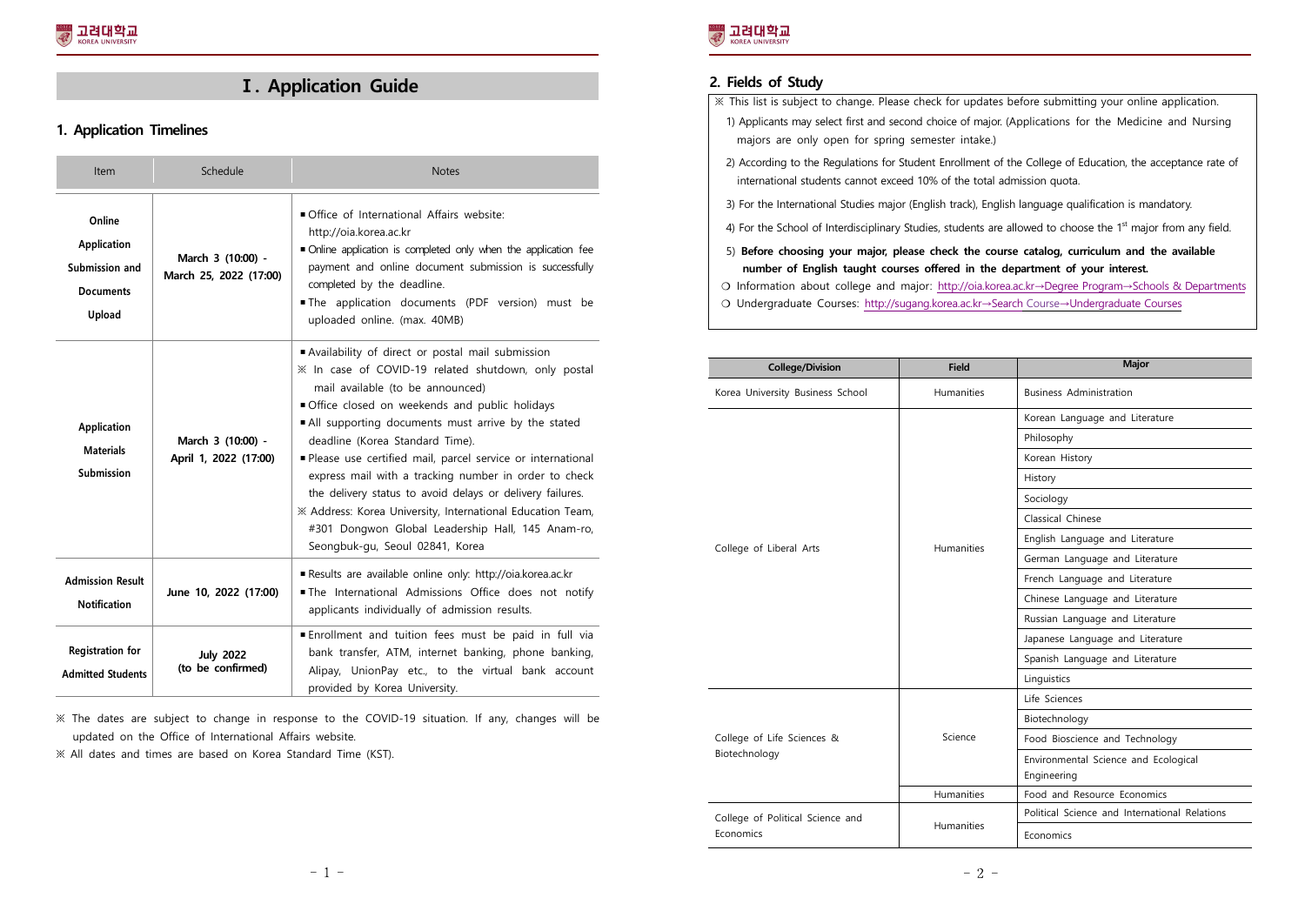| <b>College/Division</b>             | <b>Field</b>        | Major                                                |
|-------------------------------------|---------------------|------------------------------------------------------|
|                                     |                     | Statistics                                           |
|                                     |                     | Public Administration                                |
|                                     |                     | Mathematics                                          |
|                                     |                     | Physics                                              |
| College of Science                  | Science             | Chemistry                                            |
|                                     |                     | Earth and Environmental Science                      |
|                                     |                     | Chemical & Biological Engineering                    |
|                                     |                     | Materials Science & Engineering                      |
|                                     |                     | Civil, Environmental, & Architectural<br>Engineering |
|                                     | Science             | Architecture (5 years)                               |
| College of Engineering              |                     | Mechanical Engineering                               |
|                                     |                     | Industrial Management Engineering                    |
|                                     |                     | Electrical Engineering                               |
|                                     |                     | Integrative Energy Engineering                       |
|                                     |                     | Education                                            |
|                                     |                     | Korean Language Education                            |
|                                     | Humanities          | English Education                                    |
| College of Education                |                     | Geography Education                                  |
|                                     |                     | History Education                                    |
|                                     | Science             | Home Economics Education                             |
|                                     |                     | Mathematics Education                                |
|                                     | Phys. Ed.           | Physical Education                                   |
| College of                          | Science             | Computer Science and Engineering                     |
| Informatics                         |                     | Data Science                                         |
| School of Art & Design              | Art & Design        | Art & Design                                         |
| College of                          |                     | International Studies                                |
| International Studies               | <b>Humanities</b>   | Global Korean Studies                                |
| School of Media &<br>Communication  | Humanities          | Media & Communication                                |
|                                     |                     | Biomedical Engineering                               |
| College of Health Science           | Science             | Biosystems & Biomedical Science                      |
|                                     |                     | Health Environmental Science                         |
|                                     | <b>Humanities</b>   | Health Policy & Management                           |
| School of Interdisciplinary Studies | Humanities/ Science | School of Interdisciplinary Studies                  |
| School of Smart Security            | Science             | Smart Security                                       |
| School of Psychology                | Humanities          | Psychology                                           |



## **Ⅱ. Eligibility**

 $\bullet$  Both the applicant and the applicant's parent(s) must be non-Korean citizens.

**■ The applicant must have completed regular primary and secondary education, equivalent to Grades 1**  to 12 in the Korean education system, either in Korea or overseas, and plan to graduate before August, 2022.

#### **1. Citizenship Requirements**

❍ Citizenship status is determined at the time of application submission.

- ❍ If the applicant and applicant's parent(s) have multiple citizenship including Korean citizenship, the applicants are not eligible to apply.
- ❍ If the applicant and applicant's parent(s) renounced their Korean citizenship, please refer to the

below.<br>A. In order to be eligible as "a non-Korean citizen applicant with non-Korean citizen parent(s)", the applicant and applicant's parent(s) must have obtained citizenship of another country before

entering high school.<br>
B. If the applicant and applicant's parent(s) renounced Korean citizenship, official documents (i.e.<br>
Declaration of Loss of Nationality, Family Relations Certificate) must be provided as evidence even if the applicant and the applicant's parent(s) possess citizenship of another country and have never lived in Korea previously. The document must contain explicit details on the loss of Korean citizenship and its date.

- C. Submitting an application for renunciation of Korean citizenship as a proof of one's loss of Korean citizenship is not considered valid.
- ❍ Adopted applicants are eligible to apply as an international student only if the applicant obtained a citizenship of another country (other than Korea) before starting primary education (Grade 1). However, proof of the loss of Korean citizenship must be submitted.
- ❍ When an applicant's parent with legal custody is remarried to a Korean citizen, even if the applicant has not been adopted by both parents through a legal process, the applicant will not be eligible to apply as an international applicant.

#### **2. Academic Requirements**

❍ The applicant must complete regular primary and secondary education, equivalent to Grades 1 to 12 in the Korean education system, either in Korea or overseas.

❍ Completion of qualification examinations and programs such as GED, home schooling, online courses, or language schools, and so on from the level of primary, secondary to higher education are not regarded as equivalent to a regular academic school curriculum.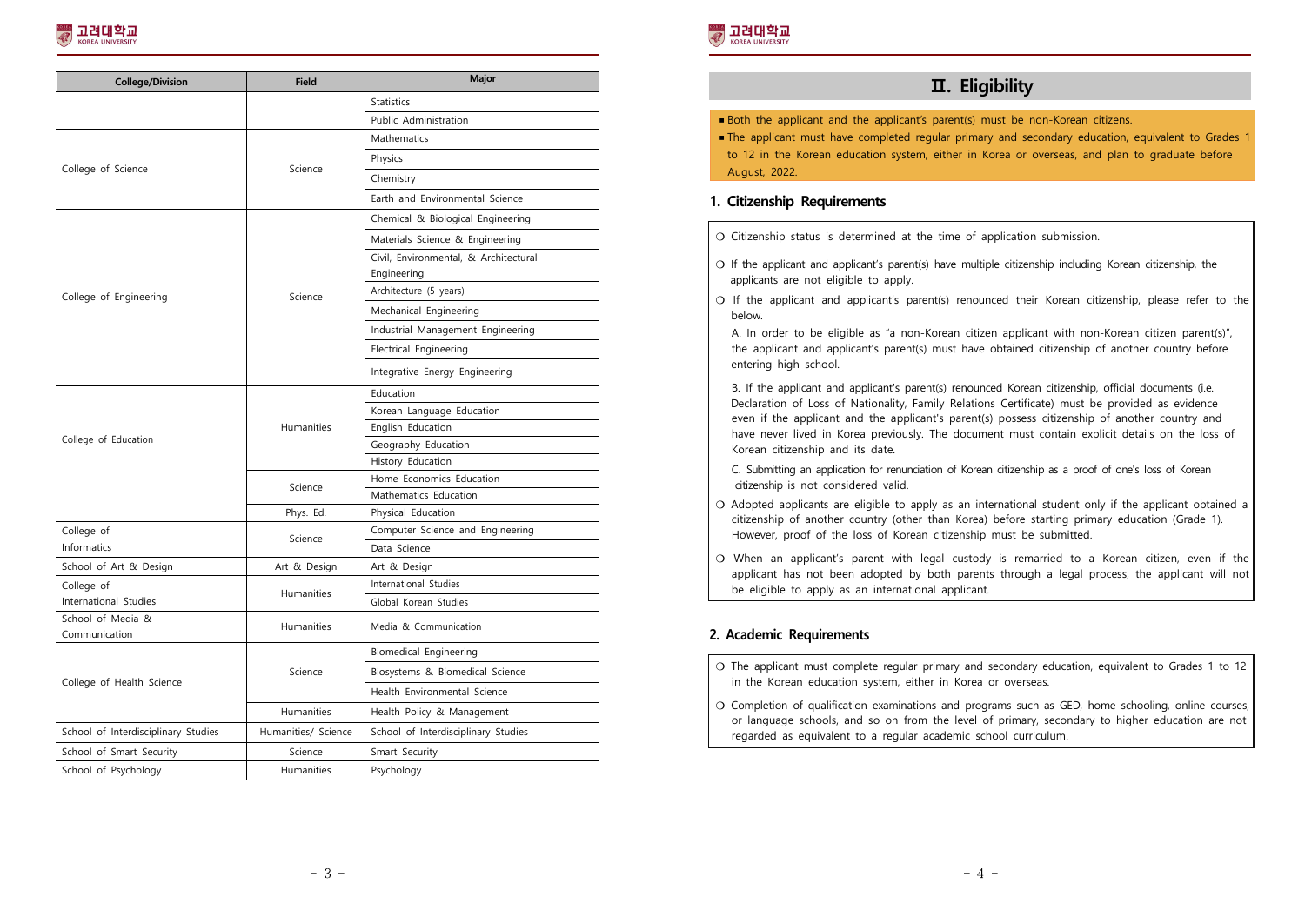#### **3. Language Proficiency Requirements**

Please submit one or more of the following documents.

| A. Korean                                                                                                                                                                                                               | A score report of the Test of Proficiency in Korean (TOPIK) or a certificate of level completion from<br>the Korean Language Center at Korea University (Seoul Campus).                                       |  |
|-------------------------------------------------------------------------------------------------------------------------------------------------------------------------------------------------------------------------|---------------------------------------------------------------------------------------------------------------------------------------------------------------------------------------------------------------|--|
| B. English                                                                                                                                                                                                              | A score report for TOEFL or IELTS Academic<br>X TOEFL My Best Scores/Home Edition, IELTS Indicator are NOT acceptable.<br>X For the International Studies major, English language qualification is mandatory. |  |
| C. For applicants who have completed the entire curriculum of secondary education in Korean or English as<br>the primary language of instruction, official high school transcripts may be considered as an alternative. |                                                                                                                                                                                                               |  |

#### **※ Guide about the Intensive Korean Language Program and Restrictions on Major Course Enrollment**

❍ Admitted students may be subject to obligatory intensive Korean language training and restrictions on major course enrollment based on their submitted TOPIK score or the level completed at the Korean Language Center at KU (Seoul Campus).

| Korean Language Level                                 | Korean Language<br><b>Training</b>    | <b>Enrollment on Major courses</b>                                                                                                                                                          |
|-------------------------------------------------------|---------------------------------------|---------------------------------------------------------------------------------------------------------------------------------------------------------------------------------------------|
| · TOPIK level 5-6<br>· KU KLC level 5-6               | No training                           | No restrictions.                                                                                                                                                                            |
| $\cdot$ TOPIK level 4<br>· KU KLC level 4             | 1 semester of<br>obligatory training  | Allowed to enroll in major courses<br>up to 6 credits per regular<br>semester<br>(Students are allowed to earn up<br>to 19 credits per semester<br>including general education<br>courses.) |
| · TOPIK level 3 or lower<br>· KU KLC level 3 or lower | 2 semesters of<br>obligatory training | Not allowed to enroll in major<br>courses.<br>(Students are allowed to earn up<br>to 19 credits per semester<br>including general education<br>courses.)                                    |

※ Students who take the intensive Korean language training can earn 3-6 academic credits as electives.

※ Depending on each department (or division), students with high English language proficiency will receive an exemption from the intensive Korean language training and there will be no restriction in taking major courses.



### **Ⅲ. Application Information**

#### **1. Admission Criteria**

- ❍ There is no set quota per major.
- ❍ Evaluation is based on a holistic assessment of the submitted application and supporting documents, assessing the applicant's academic ability, aptitude for their field of study, language proficiency, academic and extracurricular activities, etc.
- ※ However, an interview or test on specific skills may be conducted depending on the field of study. In such cases, applicants will be notified in advance with additional guidelines.
- ❍ When a tie score occurs, applicants with equal scores will all be selected for admission.
- ❍ When an applicant is considered not to have satisfied the essential requirements by the International Admissions Committee, he or she will not be admitted.
- ❍ Admission decisions are made by the International Admissions Committee. Any other details for the application review process follow the general admission policies of Korea University.
- ❍ Details related to the application review will not be disclosed.
- ❍ Applicants who apply to Korea University in an inadequate manner or interfere in the admission process, may face punitive consequence and have their application revoked.

#### **2. Application Procedure**





 ※ Admitted students must submit the original copy of academic documents with the consular authentication from the Korean Embassy or consular office in the country where student's school is located or obtain apostille stamps by the designated deadline.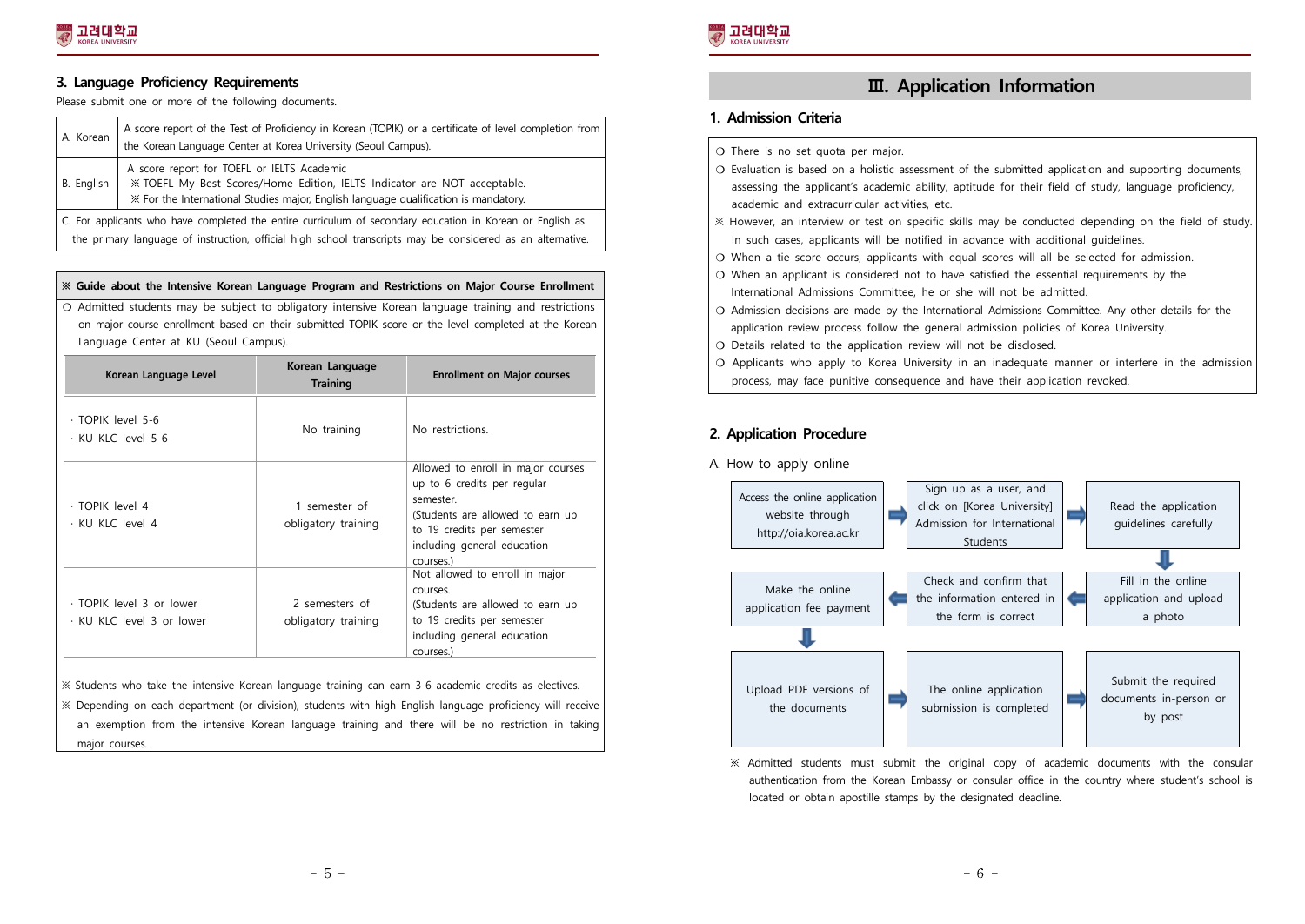#### B. Application fee payment

| Field                 | Fees (KRW) |
|-----------------------|------------|
| Humanities or Science | 150,000    |
| Art & Design          | 200,000    |

- ※ The application fee (including the commission fee) must be paid in full at the time of the online application submission within the deadline of the application period.
- ※ According to Article 34, Section 4, Clause 5 of the Korean Higher Education Act, the application fees will be utilized for processing the applications and any reimbursements will be refunded to applicants. Each individual applicant's reimbursement shall be proportionate to the total number of applicants.<br>
※ If the applicant chooses to have the refunded application fee transferred to a bank account, the
- transaction costs for using the bank services will be subtracted from the refund application fee. If the transaction cost exceeds the refunded application fee, there will be no refund.  $\%$  Please inspect the information on the application carefully before the application fee payment is
- made as the information cannot be edited, revoked nor can the fee be refunded after the payment is completed. However, in the event that an applicant cannot complete the admission process due to a natural disaster, severe sickness, accident, etc. that is not attributed to the applicant, the applicant can submit an application fee refund application with proof. The documents submitted for refund will be evaluated and a full or partial refund (after the transaction cost is deducted) may be possible.

#### C. Notice for online application

- 1) Online applications must be made personally by each applicant. If a violation is found, the applicant may face penalties such as admission cancellation and other restrictions. 2) Photographs (3x4cm/max. 24KB) must have been taken within the last three months.
- 
- 3) Online application submissions may be confirmed by printing the submission slip. Please make sure to print the application form, personal statement, and the mailing label for your application envelope.
	- ※ No further change can be made to your personal statement after the online application has
- 
- been submitted.<br>
4) The mailing label must be placed on the application envelope.<br>
5) You cannot cancel your application or change your major after the application fee payment is completed.<br>
6) The applicant shall be respo
- 
- the application. 7) Contact information such as 'phone number' and 'email address' must be accurate so that the International Education Team may reach the applicant or guardian during the application period. The applicant is responsible for any disadvantages caused by offering incorrect
- information. 8) Applicants may simultaneously apply to the Korea University, Sejong Campus, while submitting an application to the Korea University, Seoul Campus. To submit an application to the Korea University Sejong Campus, please refer to https://oku.korea.ac.kr/sejong



### **Ⅳ. Supporting Documents & Notices**

#### **1. Mandatory Documents for All Applicants**

- ※ All documents has to be submitted in either English or Korean. Documents stated in languages other than this will need the notarized translation submitted together with the original.
- ※ All the required documents must be uploaded (PDF, max 40MB) on the online application website and the original documents must be sent to the Korea University International Education Team by the deadline.

|                             | Documents                                                                                                                                                                                                                                                                 | <b>Notes</b>                                                                                                                                                                                                                                                                                                                                                                                                                                                                                                                                                                                                                                                                                                                                                                                                                                                  |
|-----------------------------|---------------------------------------------------------------------------------------------------------------------------------------------------------------------------------------------------------------------------------------------------------------------------|---------------------------------------------------------------------------------------------------------------------------------------------------------------------------------------------------------------------------------------------------------------------------------------------------------------------------------------------------------------------------------------------------------------------------------------------------------------------------------------------------------------------------------------------------------------------------------------------------------------------------------------------------------------------------------------------------------------------------------------------------------------------------------------------------------------------------------------------------------------|
| $\mathbb{D}$                | Copy of Online Application                                                                                                                                                                                                                                                |                                                                                                                                                                                                                                                                                                                                                                                                                                                                                                                                                                                                                                                                                                                                                                                                                                                               |
| (2)                         | Personal Statement                                                                                                                                                                                                                                                        |                                                                                                                                                                                                                                                                                                                                                                                                                                                                                                                                                                                                                                                                                                                                                                                                                                                               |
|                             | 3) Attendance Record                                                                                                                                                                                                                                                      | Documents $(1) \sim (4)$ must be filled in through the online application system.                                                                                                                                                                                                                                                                                                                                                                                                                                                                                                                                                                                                                                                                                                                                                                             |
| $\left(\overline{4}\right)$ | Consent of Collection and Use of<br>Personal/Identifiable Information                                                                                                                                                                                                     |                                                                                                                                                                                                                                                                                                                                                                                                                                                                                                                                                                                                                                                                                                                                                                                                                                                               |
|                             | Photocopy of the Passport<br>5 Information (photo) Page of the<br>Applicant and Parent(s)                                                                                                                                                                                 | In case parent(s) do not hold valid passports, a photocopy of their official<br>ID(with translation) may be submitted in lieu of a passport.                                                                                                                                                                                                                                                                                                                                                                                                                                                                                                                                                                                                                                                                                                                  |
| $6$                         | Family Register / Relationship<br>Certificate                                                                                                                                                                                                                             | ■ Chinese applicants: Translated and notarized Hukoubu (户口簿) issued by 2018<br>and a certificate of family relationship (亲属关系证明)<br>Applicants other than Chinese: Birth certificate of the applicant, family register,<br>resident registration or certificate of family relations to confirm the<br>relationship between the applicant and parent(s)<br>All documents must be translated in English or Korean with notarization.                                                                                                                                                                                                                                                                                                                                                                                                                            |
|                             | 7 Proof of Language Proficiency                                                                                                                                                                                                                                           | Authorized language proficiency test score of English or Korean (TOPIK,<br>TOEFL, IELTS Academic) within the validity period<br>For applicants who attended the Korean Language Center at KU,<br>submit a certificate of level completion and transcript.<br>Native speakers of Korean or English may submit their high school transcripts in<br>lieu of a language proficiency test score.<br>Applicants who apply to the Division of International Studies must submit<br>proof of language proficiency in English.                                                                                                                                                                                                                                                                                                                                         |
| (8)                         | Recommendation Letter                                                                                                                                                                                                                                                     | Must be submitted using the KU template provided<br>Must be written, signed and sent directly by the recommender to the designated<br>email (recommendation@korea.ac.kr) from his/her official work email account.                                                                                                                                                                                                                                                                                                                                                                                                                                                                                                                                                                                                                                            |
| (9)                         | 1) Certificate of<br>Attendance of<br>High/Secondary<br>School<br>2) Official<br>Transcript of<br>Must obtain<br>High/Secondary<br>apostille stamps<br>School<br>or consular<br>authentication<br>3) Official<br>Graduation<br>Certificate of<br>High/Secondary<br>School | If an applicant graduated from a secondary school in Korea, a 'School Life Records II'<br>must be submitted and an apostille is NOT required.<br>If an applicant is not able to submit an official high school transcript with<br>academic records for each semester and each year, an official letter by the<br>school is required to explain the reasons.<br>All academic transcripts must have descriptions clarifying the grading scale.<br>All Chinese applicants are required to submit both the graduation certificate<br>(中等教育学历验证报告) and the high school graduation test score report<br>(会考) issued by the CHSI (学信网: http://www.chsi.com.cn). Those who are expected<br>to graduate must submit the certificate after graduation.<br>- 会考 and graduation certificate must be submitted as a certified report in English.<br>- 高考: Test-takers only |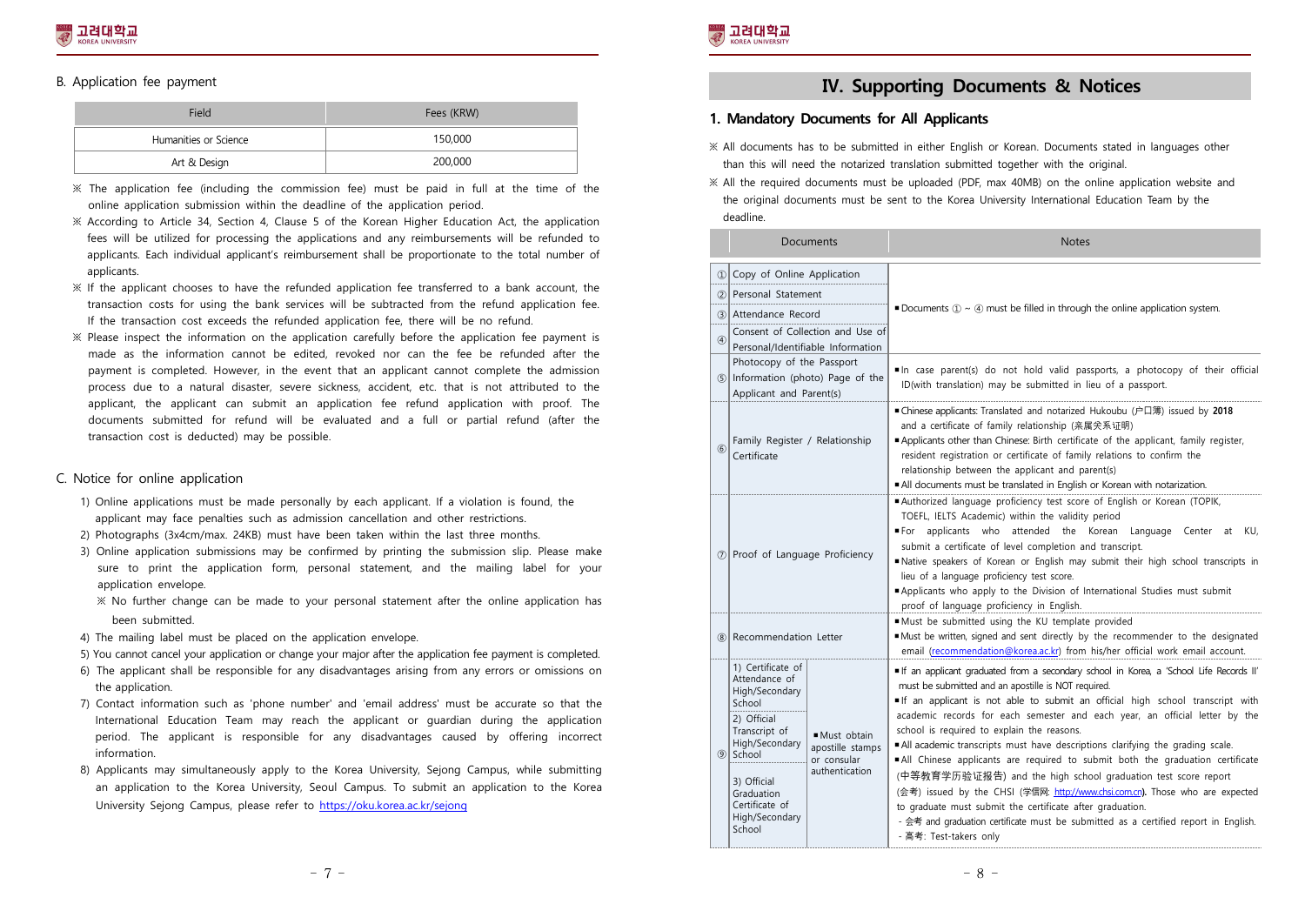|                | Documents                                                                       | <b>Notes</b>                                                                                                                                                                                                                                                                                                                                                                                                                               |
|----------------|---------------------------------------------------------------------------------|--------------------------------------------------------------------------------------------------------------------------------------------------------------------------------------------------------------------------------------------------------------------------------------------------------------------------------------------------------------------------------------------------------------------------------------------|
| $\circled{10}$ | Proof of Bank Balance                                                           | A Proof of bank balance in the applicant's name with a minimum amount equivalent to<br>USD 20,000 or more (currency indication required).<br>- shareholding account or insurance account is not acceptable<br>A Proof of bank balance in parent(s)' name will also be accepted (Certificate of Family<br>Relations must be attached)<br>The proof of bank balance must have been issued within 30 days of making the<br>application to KU. |
| (1)            | Portfolio (A4, max. 10 pages)<br>and Statement of Verification<br>for Portfolio | Applicable to Art & Design applicants only<br>Portfolio should be printed on A4, with each sheet containing only a single<br>piece of work.<br>■Statement of Verification for Portfolio must be completed by using the KU<br>form provided.                                                                                                                                                                                                |
| (12)           | Optional Documents<br>- List of optional documents                              | Optional Documents: Official scores (language proficiency test result, international<br>standard qualification of education, licenses, etc.) obtained since high school<br>■Gaokao (高考) reports of Chinese applicants must be in English and certified<br>by CHSI.<br>All submitted optional documents must be printed on A4, with each sheet<br>containing only a single piece of work.                                                   |

#### **2. Required Documents for Relevant Applicants**

#### A. International applicants with Korean ethnicity

| <b>Documents</b>                   | <b>Notes</b>                                                                                                                                              |
|------------------------------------|-----------------------------------------------------------------------------------------------------------------------------------------------------------|
|                                    | "Family Relations Certificate (details)' issued under the applicant's name,<br>'Certificate of Removal from Family Registry', the 'Declaration of Loss of |
|                                    | Nationality' for both the applicant and parent(s), or 'Certificate of Alien                                                                               |
|                                    | Registration' which has been issued after 2011.                                                                                                           |
| Official documents that prove      | ■ Submitting an application for renunciation of Korean citizenship as proof                                                                               |
| the applicant and the applicant's  | of one's loss of Korean citizenship is not considered valid.                                                                                              |
| parent(s) no longer possess Korean | If the applicant and applicant's parent(s) renounced Korean citizenship,                                                                                  |
| citizenship                        | official documents (i.e. Declaration of Loss of Korean Nationality, Family                                                                                |
|                                    | Relations Certificate) must be provided as evidence even if the applicant                                                                                 |
|                                    | and the applicant's parent(s) possess citizenship of another country and                                                                                  |
|                                    | have never lived in Korea previously. The document must contain explicit                                                                                  |
|                                    | details on the loss of Korean citizenship and its date.                                                                                                   |



B. Cases for requirements of additional proof

| Case                 | Documents                                                                                                                                                                                                             |
|----------------------|-----------------------------------------------------------------------------------------------------------------------------------------------------------------------------------------------------------------------|
| Parent's Death       | $\blacksquare$ Certificate of Death                                                                                                                                                                                   |
| Parents' Divorce     | ■ Documents that display proof of parental authority and custody<br>Remarriage Certificate of the parent who has applicant's parental authority<br>and custody                                                        |
| Single-parent Family | The document provided by KU must be filled in and submitted with an<br>official confirmation certified by a government institution (i.e., embassy,<br>domestic relations court etc.) in the applicant's home country. |
| Adopted Applicant    | ■ Official document of adoption<br>Documents indicating that the applicant obtained a citizenship other<br>than Korean before starting primary education (Grade 1)<br>■ Proof of the loss of Korean citizenship       |

#### **3. Notices for Submitting Documents**

#### A. Important notes

|         | $\circ$ All required documents must be uploaded on the online application website (Uwayapply) by the<br>designated deadline. Only documents in PDF format can be uploaded, and failure to do so, will<br>result in an incomplete and invalid application.                                                                                                                                                    |
|---------|--------------------------------------------------------------------------------------------------------------------------------------------------------------------------------------------------------------------------------------------------------------------------------------------------------------------------------------------------------------------------------------------------------------|
| $\circ$ | All required PDF documents must be saved in a single <b>ZIP</b> file (A4 standard) in the<br>corresponding order of submission and then submitted.<br>X File name: Application number and name on passport (i.e.: FAFA12345_Hong Gil Dong)                                                                                                                                                                   |
|         | $\circ$ The maximum size of the file is limited to 40MB.                                                                                                                                                                                                                                                                                                                                                     |
|         | O You must put your application number on the top right corner of every document that you<br>submit.                                                                                                                                                                                                                                                                                                         |
| ∩       | The International Education Team must receive the original documents uploaded by the<br>designated deadline (April 1, 2022, Korea Standard Time).                                                                                                                                                                                                                                                            |
|         | O All uploaded and submitted documents must be clear and legible. If not, the applicant may be<br>responsible for any disadvantages that may occur as a consequence.                                                                                                                                                                                                                                         |
| $\circ$ | O Documents that are not in Korean or English must be translated and publicly notarized.<br>A notarized translation must be uploaded along with the original documents.<br>In the case of any uncertainty about an applicant's eligibility, the applicant may be asked for                                                                                                                                   |
|         | additional supporting documents.                                                                                                                                                                                                                                                                                                                                                                             |
|         | O If there is a suspicion of possible plagiarism or ghostwriting of an applicant's application or an<br>inauthentic recommendation letter, the applicant or the referee may be asked to provide an<br>explanation. If any suspicion is confirmed, the applicant will be disadvantaged and be subject to<br>penalties such as a deduction on the evaluation score, cancellation or revocation of admission at |
|         | any time.                                                                                                                                                                                                                                                                                                                                                                                                    |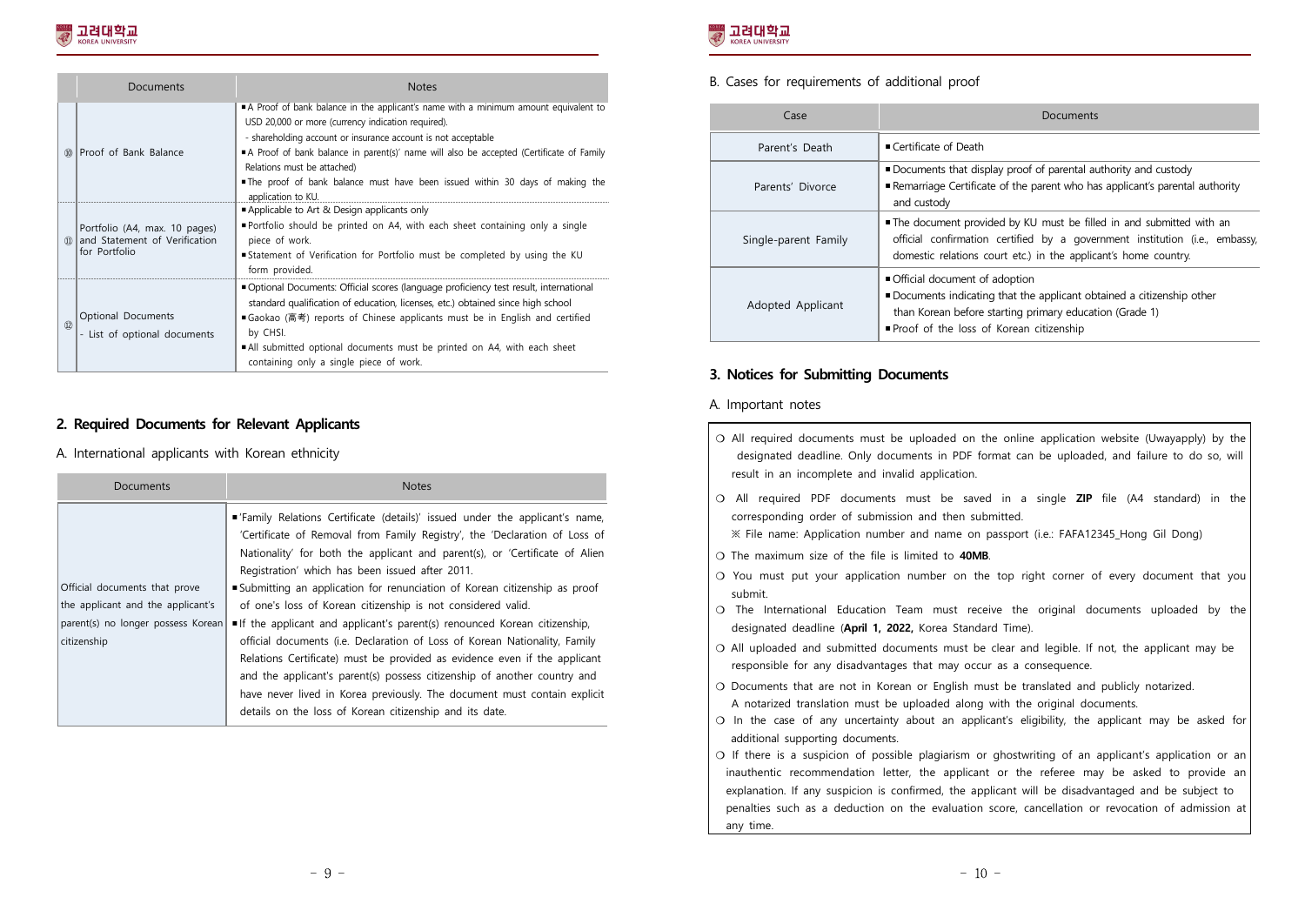#### B. Notes for required documents

- ❍ Students are required to provide apostille or consular authentication on all documents issued by overseas schools/institutions and the documents must be submitted to Korea University by **July 15, 2022 (**except those who already submitted the documents at the time of the application period). Those who do not submit them by the deadline may have their admission revoked and no other type of authentication will be approved.
- 
- Countries with Apostille Convention can be found on https://www.hcch.net. Contact for consular authentication: Ministry of Foreign Affairs, Consular Services (Tel. +82-2-3210-0404)
- **❍ Concerning the following cases, admission may be denied or revoked;**
- **1) Applicant who does not submit required documents or submits insufficient/incomplete documents**
- **2) Applicant who does not submit documents within the designated period**
- **3) Applicant who fraudulently carries out the application process**
- **4) Applicant who does not meet the eligibility criteria**
- **5) Applicant who is considered to lack the required academic skills**
- ❍ An applicant's admission may be denied or revoked if the applicant did not submit the required documents by the deadline or the submitted documents are found to be different from the uploaded documents.
- ❍ If there is an inconsistency in the applicant's name on the application form and supporting documents, it is the applicant's responsibility to provide evidence to support that the documents are for the identical person.
- ❍ A student who graduated from high school in Korea should submit 'School Life Records II'.
- ❍ A high school transcript and certificate of attendance should be submitted from each high school the applicant attended.
- ❍ Any academic achievement without the submission of supporting documents may not be approved or accepted as official.
- ❍ Admission decisions are made by the International Admission Committee. Any other details for the application review process will follow the general admission policies of KU.
- ❍ When an applicant's scores are reported directly to KU, the applicant must provide one's date of birth, full name in English, and the date of the examination taken in order for the information to be included in the evaluation materials (SAT, AP, IB, TOEFL).
- KU Institution Number: ETS 8228, College Board: 5443, IBO: 002366
- Applicant may check the arrival of the reports through the KU Admissions Office website https://oku.korea.ac.kr

#### C. Notes for optional documents



- National certificate of technical qualification, state certified qualification, etc.<br>- Documents issued during and by a high school/university: prize conferred by high
- school/university for activities carried out at high school/university



# **Ⅴ. Registration, Refunds, & Visa Application**

#### **1. Registration & Refund Policies**

A. Tuition payment

| Item         | Period                         | <b>Notes</b>                                                                                                                                                                                                                                                                                                                                         |
|--------------|--------------------------------|------------------------------------------------------------------------------------------------------------------------------------------------------------------------------------------------------------------------------------------------------------------------------------------------------------------------------------------------------|
| Registration | July 2022<br>(to be confirmed) | ■ Tuition fees (enrollment and tuition fees for Fall 2022) must be paid<br>in full via bank transfer, ATM, internet banking, phone banking,<br>Alipay, UnionPay etc., to the virtual bank account provided by<br>Korea University.<br>Admission will be revoked if the tuition payment is not completed<br>within the specified registration period. |

#### B. Tuition Refund

| <b>Item</b>           | Deadline                          | <b>Notes</b>                                                                                                                                                                                                                                                                                                                       |
|-----------------------|-----------------------------------|------------------------------------------------------------------------------------------------------------------------------------------------------------------------------------------------------------------------------------------------------------------------------------------------------------------------------------|
| Request for<br>Refund | August, 2022<br>(to be confirmed) | If an applicant has been admitted to KU and completed the<br>registration but wishes to request for a tuition refund, the<br>applicant must submit a request form withdrawing one's admission<br>by the specified deadline.<br>Any transaction charge that may occur will be deducted in advance<br>from the refunded tuition fee. |

#### C. Other

According to the university regulation, dual enrollment is not allowed for students at Korea University. Those who have also been admitted to other universities for fall semester 2022 will have to choose only one university to enroll. Korea university admission may be revoked if student is found to have registered at other university after the commencement of the semester.